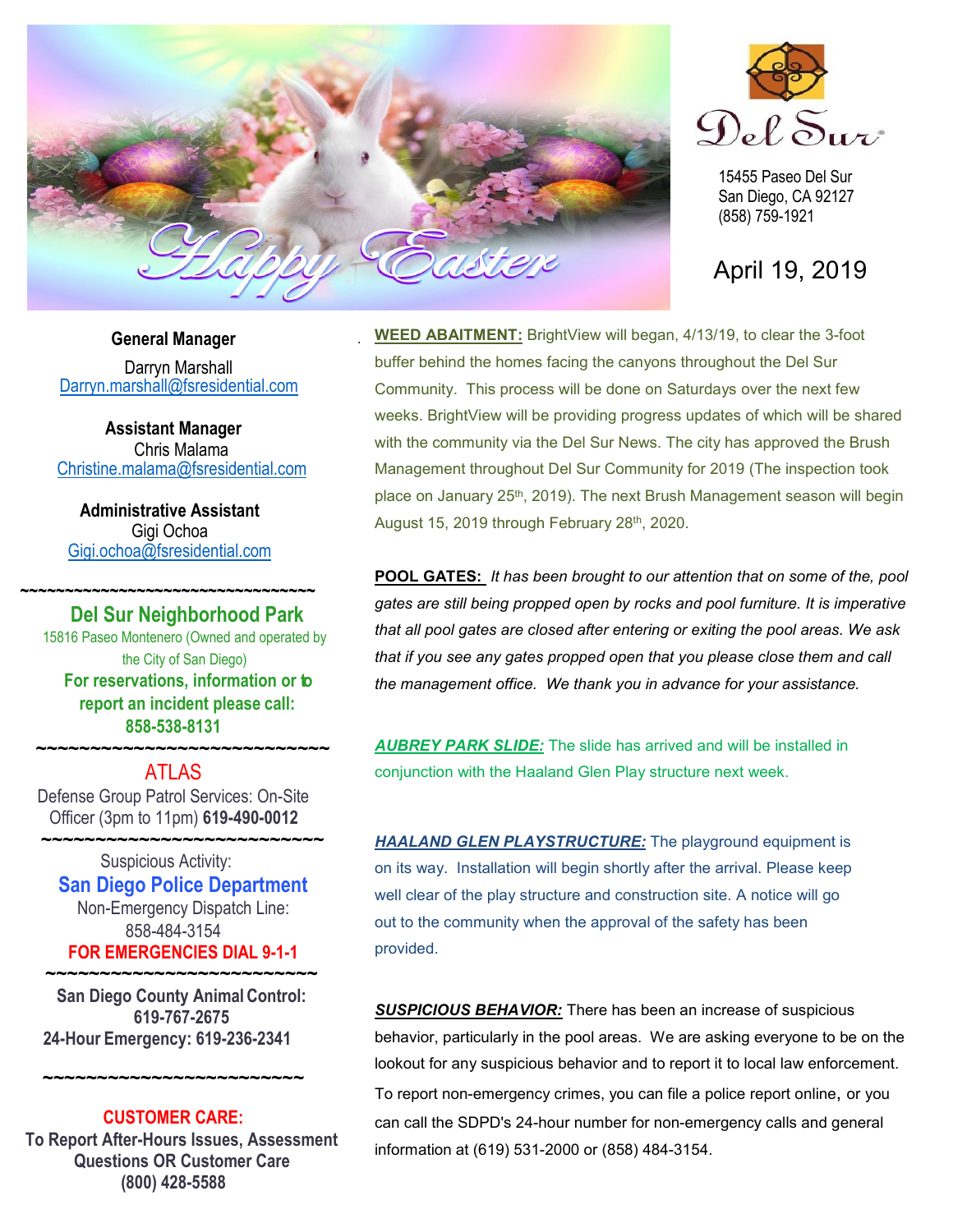# Memorial Block Party



What: It's one of our most popular events of the year! Six bands, two stages, delicious BBQ and free beer. **Bands:** 

| <b>Main Stage:</b> |  |
|--------------------|--|
|                    |  |

**Main Stage:** 12:50-1:40pm | Nancarrow 2:30-3:20pm | World Tour- Legends of Rock 4:10-5:00pm | TBD

**Lawn Stage:**

12:00-12:50pm | Monkey Wrench – Foo Fighters Tribute 1:40-2:30pm | U2America – U2 Tribute 3:20-4:10pm | TBD

**Food:** Delicious BBQ served up! Food is available for purchase

**Tents:** Tents are permitted in the designated tent areas.

**RSVP:** Required [RSVP](https://nam05.safelinks.protection.outlook.com/?url=https%3A%2F%2Fdelsurcsc.us4.list-manage.com%2Ftrack%2Fclick%3Fu%3D0c4692d5c3039adf4e8c34142%26id%3De23cb93918%26e%3Ddb8eec23c7&data=02%7C01%7Cgigi.ochoa%40fsresidential.com%7Cda50ab7b3aac4438544908d6c3643939%7C82dc41969dae4650955505bccddbfd01%7C0%7C0%7C636911232555282470&sdata=s1mdFtna3%2FVGGPQKpXO%2BAjQCRoN79gN6d76UXkM2%2BRY%3D&reserved=0) by May 25th. You MUST bring your Del Sur ID with you to attend the event. No exceptions! If you are a guest of the event, you must be escorted in by a CSC member with a Del Sur ID. If you live in Del Sur, but are not a CSC member, you may attend the event at a discounted rate of \$10. Scroll down to RSVP.

**Guests:** Guests may attend this event with a Del Sur CSC member. The price per guest is \$20 for ages 3+. **Bring:** A picnic blanket and lawn games.

# **Community Services Council vs Del Community Association**

Did you know that the CSC is independent from the Del Sur Community Association and both entities have their own areas of responsibility?

|                                   | <b>CSC</b>                                                                                                                                                                           | <b>DEL SUR COMMUNITY ASSOCIATION</b>                                                                                                                                                                               |
|-----------------------------------|--------------------------------------------------------------------------------------------------------------------------------------------------------------------------------------|--------------------------------------------------------------------------------------------------------------------------------------------------------------------------------------------------------------------|
| <b>Boards</b>                     | 5 Directors                                                                                                                                                                          | 5 Directors                                                                                                                                                                                                        |
| <b>Purpose</b>                    | ∗<br>Funds & organizes all Community<br>Events, including Movie Nights,<br>Concerts, Holiday Events, etc.<br>柴<br>Promotes and supports resident<br>Driven<br><b>Community Clubs</b> | ∗<br>Upkeep and Maintenance of common areas:<br>including private parks, mail boxes, etc.<br>∗<br><b>Enforcement of Covenants, Conditions</b><br>and Restrictions<br>∗<br><b>Oversee Design Review</b>             |
| <b>Source of Funds</b>            | Enhancement Fee on the Sale of<br>homes in Del Sur                                                                                                                                   | <b>Monthly HOA Dues</b>                                                                                                                                                                                            |
| <b>Meeting</b><br><b>Schedule</b> | Meet quarterly $-4$ <sup>th</sup> Wednesday<br>- January, April, July & October (April &<br>October are in the evening and open to CSC<br>residents.                                 | <b>Monthly Executive Meetings:</b><br><b>Open Session Meetings:</b><br>Are now being held on the 4th Tuesday of every odd<br>month (Jan, Mar, May, Jul, Sept, and Nov). See<br>www.delsurcommunity.org for details |
| <b>Fiscal Year</b>                | $June - May$                                                                                                                                                                         | June - May                                                                                                                                                                                                         |
| Website                           | www.delsurcsc.org - For all<br><b>Event and Reservation</b><br>Information                                                                                                           | www.delsurcommunity.org - For all Association<br>related Information                                                                                                                                               |